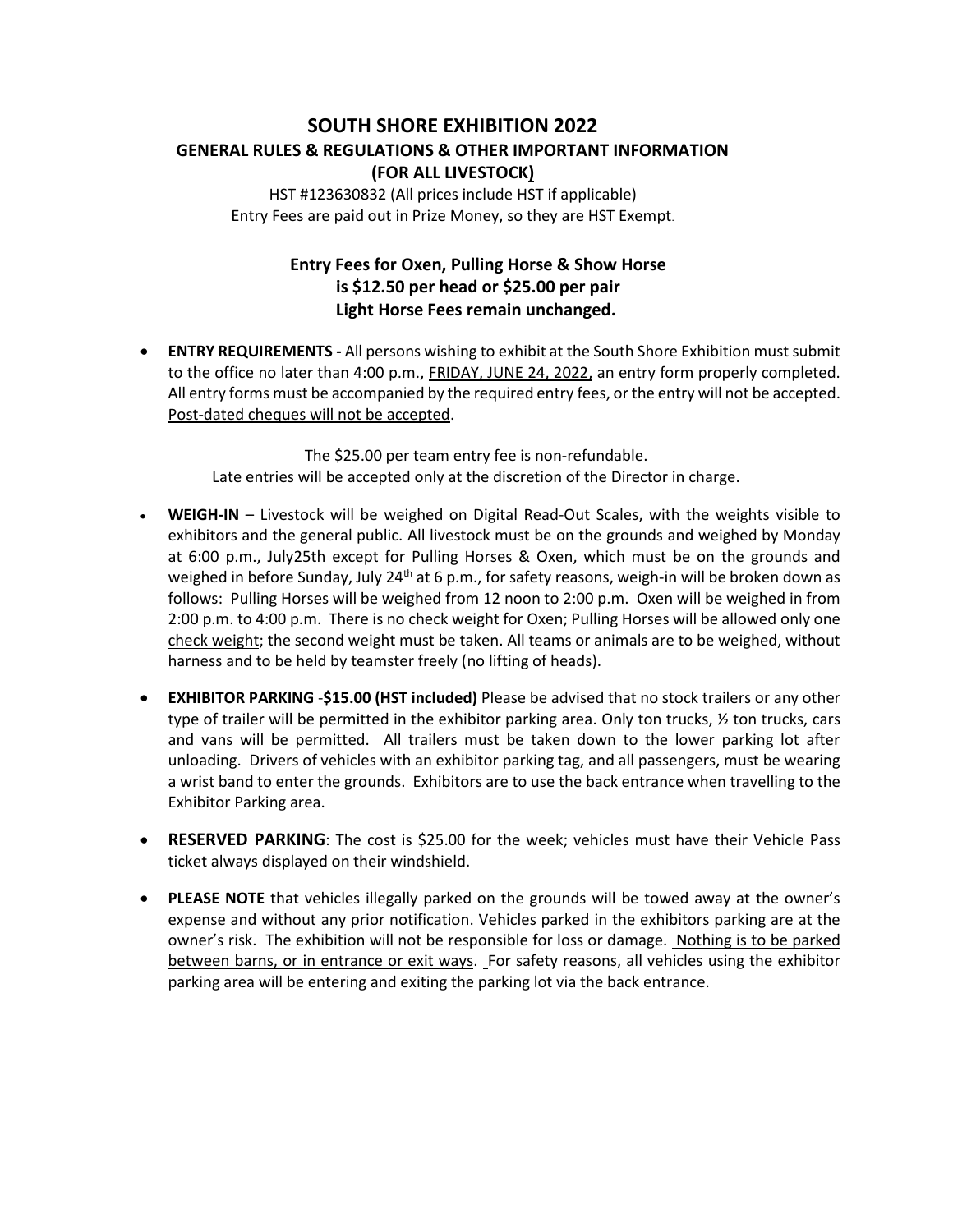#### **ABSOLUTELY NO EXHIBITORS VEHICLES WILL BE PERMITTED TO ENTER THROUGH THE MAIN GATE AFTER 12 NOON DAILY.**

The Exhibition Management has been experiencing difficulty with traffic on the grounds, and it is a great annoyance and safety concerns to our patrons. Vehicles must be driven in a safe & prudent manner and never should proceed on the roadway between the Main Building and the Midway. Speed limit is 10 km per hr. All vehicles, except for emergency, should be off the grounds by 12:00 noon. All vehicles must have clearly displayed a NUMBERED VEHICLE TAG.

## • **LIVESTOCK DEPARTURE TIME FOR 2022-**

•

**ALL Exhibitors are required to remain on the grounds until 5pm, Sunday, July 31, 2022.** All Exhibitors are to load their animals **behind** the barns and will exit via the Rear Gate. Your full cooperation in implementing this process would be greatly appreciated. Failure to follow this policy may result in forfeiture of all and any prize money, and Exhibitors may be suspended from participating in future exhibitions. Any and all articles left in the buildings or on the grounds after the close of the Exhibition Sunday, July 31,2022 at 5pm, shall be entirely at the owner's risk.

**All manure must be removed from the barns and placed in the manure pit prior to your departure at the conclusion of the Exhibition.** Your full co-operation is required.

**SPECIAL CONSIDERATION** will be given to **Pulling Horses** that are registered in a sanctioned Exhibition pull immediately following the SSEX. These teams will be permitted to exit the Grounds between 12:00 noon and 8:00 am, Sunday July 31, 2022, via the back of the barn and the Rear Gate.

- **SAFETY REGULATIONS** –A safety rope which must be greater than  $\frac{1}{2}$ " must be placed behind all horses tied tightly on all straight stalls. All pulling horses are to be led to the pulling ring individually and hitched to the appropriate gear only once they are inside. After a competition, all horses must be separated and lead individually back to the barn. All scooting is to be done inside the Plaza A and B rings at designated times. Absolutely NO scooting is permitted in any location on the grounds. Ring gates must be closed.
- **INSURANCE REQUIREMENTS** All Livestock Exhibitors are required to carry a minimum of \$1,000,000 of Liability Insurance. Your insurance card or photocopy of your policy is required at weigh-in or are to be included with your entry forms.
- **EAR TAG REQUIREMENTS** The Canadian Food Inspection Agency requires that all cattle/oxen, pigs, sheep and goats must be tagged before they leave their farm of origin. The Exhibition has been instructed to and will refuse entry of any untagged animal.

DUE TO FIRE REGULATIONS AND SAFETY OF THE ANIMALS AND THE PUBLIC, ABSOLUTELY NO SMOKING WITHIN 15 METRES OF ANY BUILDING IS PERMITTED! VIOLATORS MAY BE REMOVED FROM THE EXHIBITION PROPERTY!!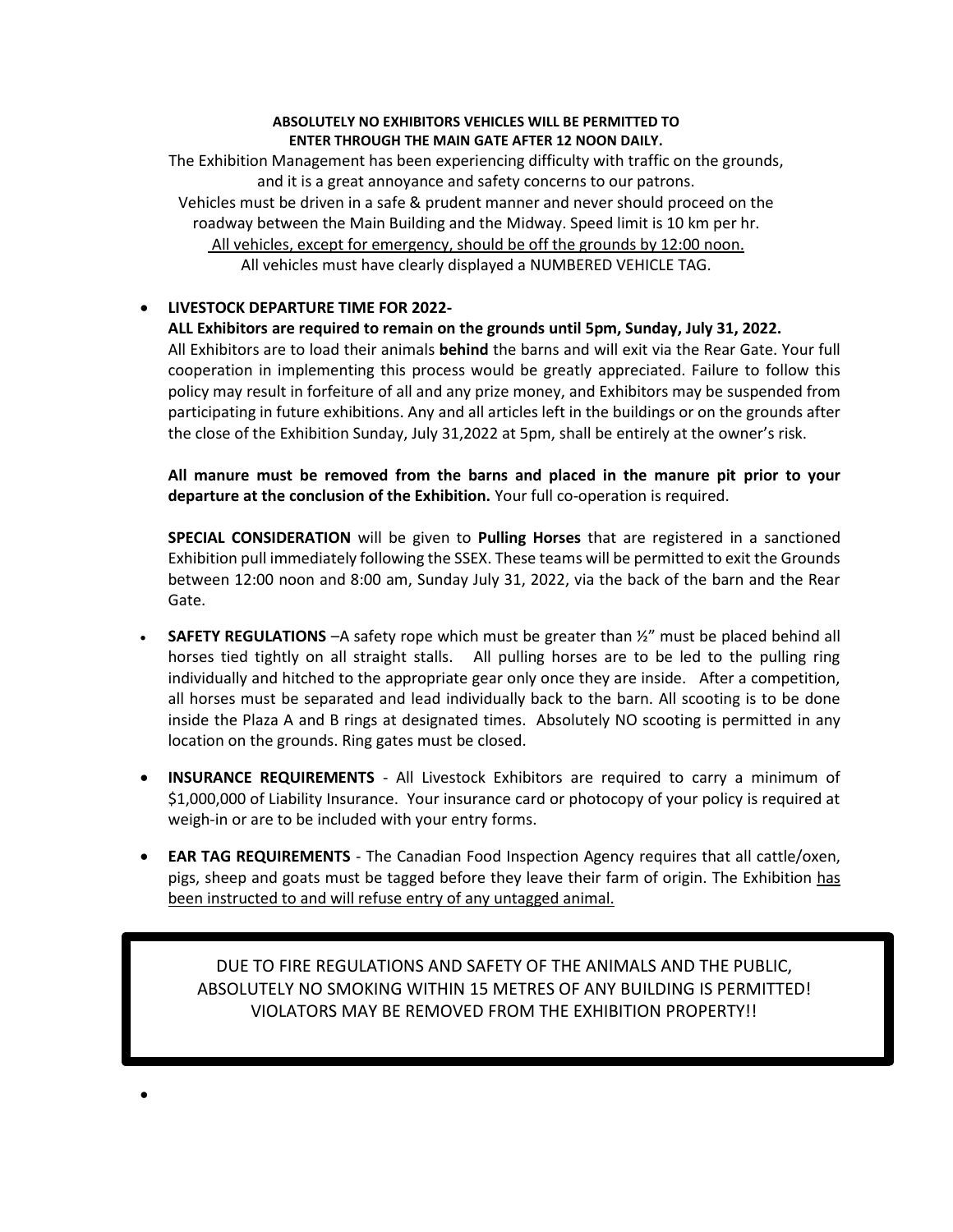- **EXHIBITORS CAUSING A DISTURBANCE**  BY ORDER OF THE BOARD OF DIRECTORS: any exhibitor found to be causing a disturbance, acting inappropriately, or acting in a manner unbecoming to an exhibitor will be disqualified and asked to leave the Exhibition property immediately. This action will result in forfeiting any prize money owed, and such exhibitor may be barred from further participation for a period of 3 years.
- **GROUNDS OPEN** -The exhibition grounds will be open on Saturday, three days before the start of the exhibition, for the reception of Livestock & Travel Trailers
- **PRIZE MONEY** may be reduced up to 50% at the discretion of the Directors in the event of reduced income due to bad weather or other reasons.
- **CROSSOVER** Pulling Horses and Show Horses are permitted to crossover providing they have the proper equipment and clothing. There will be no waiting for crossover entries in either pulls or show classes. For more information regarding proper clothing and equipment for pullers to participate in Show Classes, please contact the Show Horse Director. Problems arising will be dealt with as they occur. The safety of all participants will be the number one priority of the Directors in charge and the Show Judge. Their decisions will be final.
- **HAY -** It is our intention to again offer top quality hay for sale. This hay will be available at market prices, please see your Director for the purchase of hay. The hay shed is located between the Scale House and the Show Horse Barn.

**TRAILER PARK** facilities are available to Livestock Exhibitors on a first come basis at \$120.00 plus tax (\$138.00) for trailers and \$80.00 plus tax (\$92.00) for tents for the week, which includes space for one vehicle and should be payable in advance with your entry form. You trailer space, please advise the length of the trailer. Livestock Exhibitors in the Trailer Park will be issued ONE Trailer Vehicle Pass per trailer space, regardless of how many trailer spots you have. Vehicle passes must be attached to windshield of vehicle. Livestock exhibitor's trailers are to arrive on the grounds no earlier than the Friday before exhibition. If arrival is necessary before Friday an extra charge of \$10 per day will be charged if the unit is plugged in. Please contact the Exhibition Office to make arrangements for early admission. Dumping of waste will be available during the week on allocated days and arrangements for dumping can be made at the Office. Dogs are allowed in trailer park under control of the owner and must be always on a leash. If there are any problems, the owners will be required to remove the dog immediately. Livestock is not permitted in trailer park. Exhibitors will have first access to Trailer Park spots, if there are any spots available, then non-exhibitors will be able to park their trailers for the week.

Entrance from the Trailer Park, to the Exhibition grounds will be at the Pedestrian Gate at the South end of the 4-H Barn. The main Gate is now a "Vehicle Only" entrance and exhibitors are requested to use the ticket entrances during open hours.

• **LIVESTOCK EXHIBITOR PASSES -** Oxen, Light Horse, Pulling & Show Horse, and Display Herd Exhibitors will receive a free "Exhibitor Appreciation Bracelet". Only 1 bracelet will be given to each Exhibitor, regardless of how many entries he/she may have. These are bracelets only and must be worn by the Exhibitor. The sole purpose of this bracelet is to provide the livestock exhibitor free admission for him/herself. These bracelets are not transferable to anyone else. No substitution for day passes, or weekly punch passes, will be permitted. Horse and Oxen exhibitors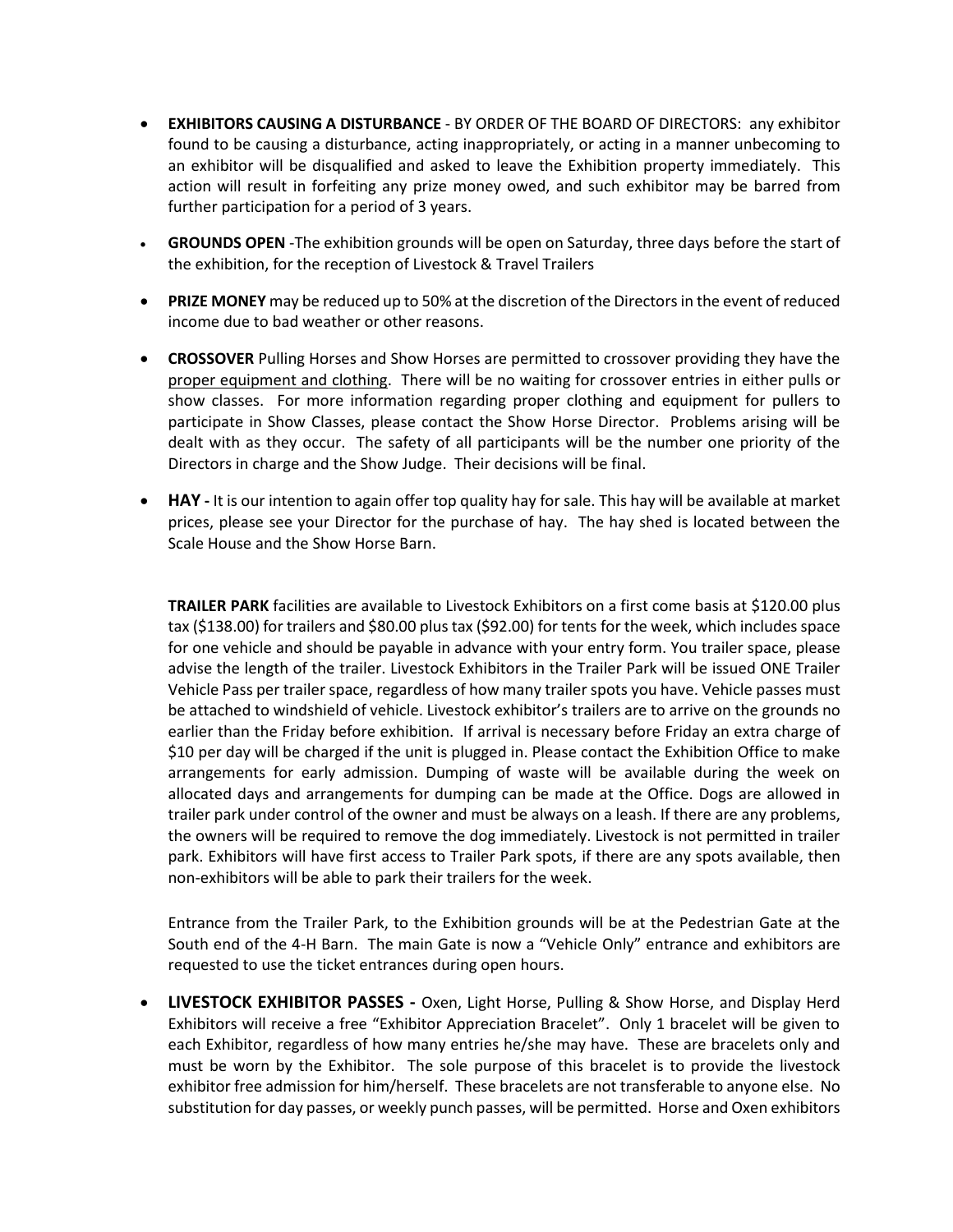can still purchase one weekly Exhibitor bracelet pass per head of livestock  $\omega$  \$18.00 each. Display Herd Exhibitors will receive one free exhibitor bracelet per herd and can purchase one weekly Exhibitor bracelet for every three head of cattle exhibited. Poultry Exhibitors are excluded; no passes are available as care is provided by the Exhibition. If for any reason an Exhibitor already qualified for free admission (i.e., 4-H) no free bracelet will be issued.

- **ILLEGAL USE OF WRIST BANDS**. Wrist Bands will be examined at the gates and any alterations in any manner will mean the confiscation of the Wrist Band. If an Exhibitor is involved, then the matter will be brought to the attention of the Exhibition Board of Directors and Management for additional review and possible further penalties.
- **DRUG MEDICATIONS - RANDOM DRUG TESTING** Random drug testing may be done at the South Shore Exhibition on any or all livestock. When becoming an exhibitor and participating in the South Shore Exhibition you automatically agree to allowing your animal to be tested, if required. Drug tests are performed by a licensed veterinarian and proper protocols will be followed. When the veterinarian performs the test, there will be an Exhibition Director present to assure proper Exhibition policies are followed and the Director will have a copy of the protocol for the Exhibitors viewing at that time. The veterinarian will be allowed a maximum of 3 attempts to draw blood from the animal being tested after which, the test will be deemed incomplete. The Exhibitor must be present during the testing procedure. Drug testing may be carried out randomly on any horse or oxen participating in any organized competition. The Exhibitor of an animal being tested will have their prize money held until the blood test results are returned to The South Shore Exhibition Office. The blood samples will be sent in directly after the last test is complete, the results should be received within 2 to 3 weeks. A blood sample found to contain a banned substance will result in the owner and/or exhibitor being barred from any future participation at the South Shore Exhibition for no less than five (5) years and their prize money forfeited.

#### • **Caffeine and Lasix's continue to be included to the list of banned substances**

No animal shall be shown in any Class at the South Shore Exhibition if it has been administered in any manner any forbidden substance, such as a stimulant, depressant tranquillizer or local anaesthetic which might affect the performance of an animal (stimulants and depressants are defined as medications which stimulate or depress the circulatory, respiratory, or central nervous systems). Also, prohibited are any drugs, regardless of how harmless or innocuous they might be, which by their very nature might make or screen the presence of the prohibited drugs, or prevent or delay testing procedures. Full use of modern therapeutic measures for the improvement and protection of the health of the animal including phenylbutazone is permitted, unless the drug given also may stimulate or depress the circulatory, respiratory, or central nervous system. Vet Certificate is required for all prescribed medications.

Exhibitors are cautioned against the use of medicinal preparations and tonics of any kind, the ingredients and quantitative analysis of which are not specifically known, as many of them contain forbidden substance. Any owner who administers, instructs, aids, conspires with another to administer, or employs anyone who administers or attempts to administer a forbidden substance to an animal after arrival at the South Shore Exhibition shall be subject to the penalties provided below.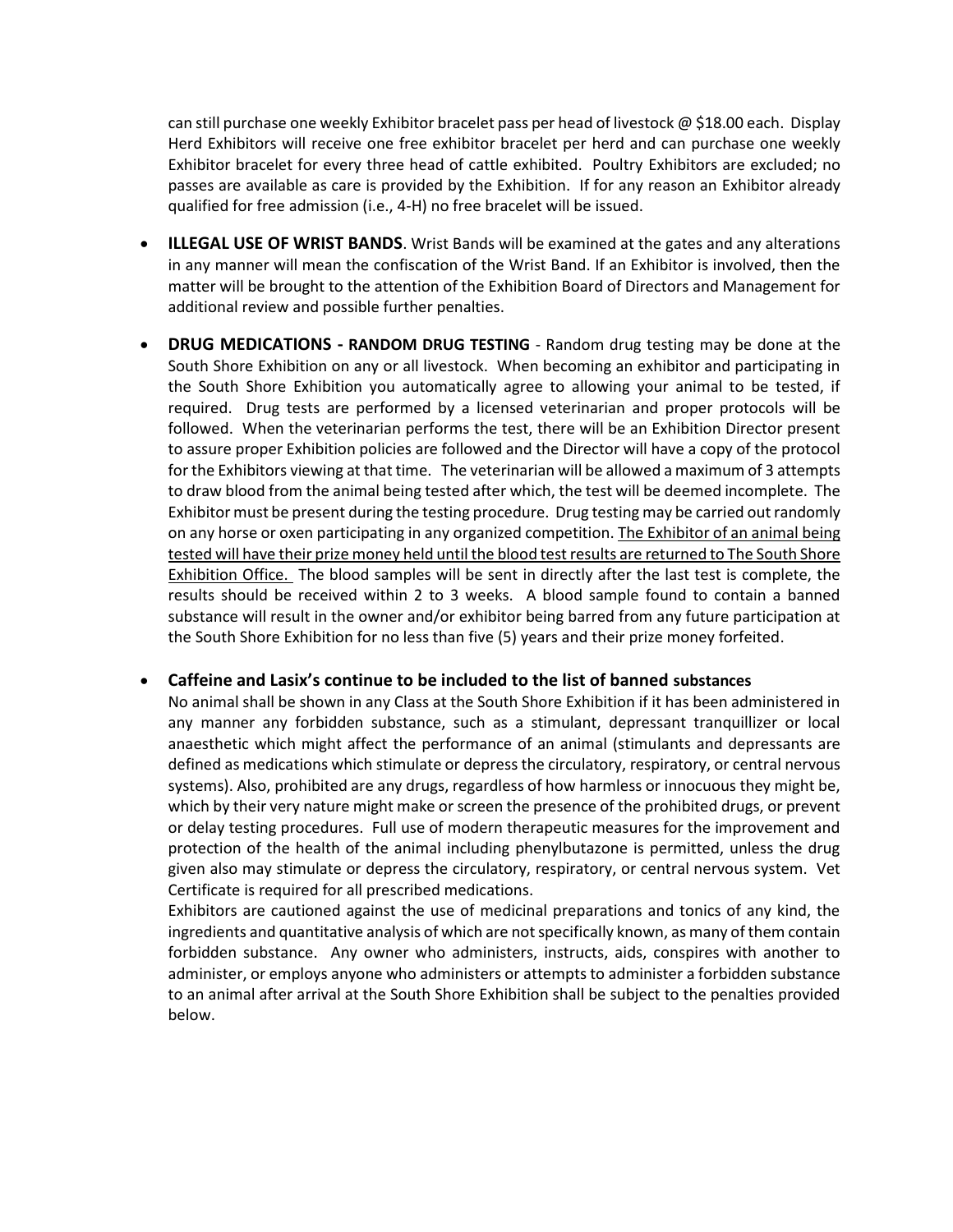OWNER PENALTIES: Any Owner and/or Exhibitor who knowingly or not competes using an animal testing positive for these drugs or any other performance enhancing drug will be immediately barred from any further participation at the Exhibition for a period of five (5) years and will have their prize money forfeited. Any Exhibitor caught selling these drugs or providing them free of charge, will also be barred as listed above. Random drug testing may be authorized by Management to anyone believed to have administered illegal drugs during Exhibition Week.

- Where, in the opinion of the Management, a low enrolment of exhibits is entered in any one Class or Section, then that Class or Section may be cancelled. If the exhibits are of low quality, then prizes may not be awarded or may be reduced in value.
- Exhibitors of animals, machinery in motion, and other exhibits liable to occasional accidents, injury or damage to persons coming in contact with them shall guard their exhibits and protect the public from coming in contact therewith, and every such Exhibitor does hereby indemnify the South Shore Exhibition from and against any and all claims, demands, costs, charges and expenses which it may incur, suffer, or be put to by reason of any accident, or of any persons being injured or suffering damage through or by reason of any such exhibit not being properly guarded or the public not being properly protected from them. The Exhibition is not responsible for any accidents incurred by livestock and Exhibitors while using the Exhibition facilities. Livestock exhibitors are reminded that liability insurance is available from your insurance company. It is **mandatory** to carry such insurance. Any accident involving an Exhibitor or exhibit must be reported no later than 4 hours after accident to Administration of the exhibition, and/or Office.
- The South Shore Exhibition, its employees, agents or servants, shall not be liable for any loss to an Exhibitor, his or her employees, agents or servants, which may be occasioned by fire, accident, condition of structure or the negligence of other Exhibitors or Officials or otherwise whosoever.
- All livestock on the grounds must be competitively entered in its appropriate class, except for special events approved by the Board of Directors. Any un-entered livestock will be prohibited from the grounds.
- The Commission has the power to have any exhibit, that is, in their opinion of inferior quality, removed from the grounds. The Exhibition is not responsible for the health of livestock or poultry or for any sickness which may be incurred by livestock or poultry during or after the Exhibition. Also, the Director in charge of any section has the right to refuse any animal considered to be dangerous to the safety of all.
- An Exhibitor breaking any of these regulations shall forfeit all or any prizes that may have been awarded him/her. Any person who shall attempt to interfere with the Judges while in discharge of their duties or shall attempt to influence their decisions by his presence or remarks, or shall afterwards, within the limits of the Exhibition Grounds, use any contemptuous or abusive language in consequence of any award made, shall forfeit his right to any prize money and may be also dealt with as the Board of Directors may determine.
- Any Exhibitor who may feel aggrieved is requested to draw the attention of the Board of Directors to such, without entering into any discussion apt to cause hindrance or distraction. Should he not receive sufficient redress on the spot, he must nevertheless, abide by the decision given.

•